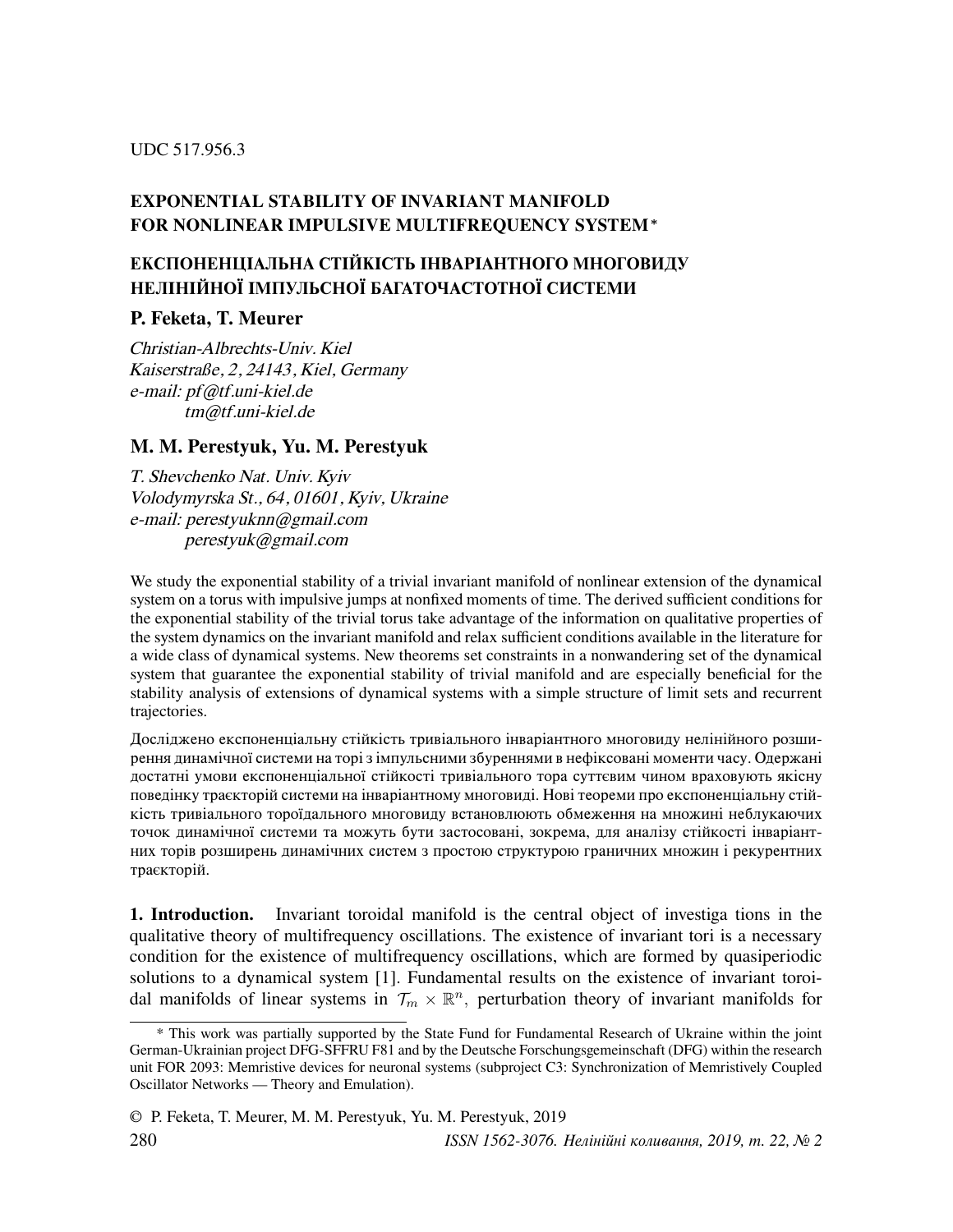nonlinear systems, smoothness, and stability properties of invariant tori have been developed by A. M. Samoilenko and are summarized in [1]. In [2], the stability properties of invariant tori of systems defined in the direct product of m-dimensional torus  $\mathcal{T}_m$  and n-dimensional Euclidean space  $\mathbb{R}^n$  have been studied in terms of sign-definite quadratic forms. Sufficient conditions for the existence and stability of invariant tori of linear extensions of dynamical systems on torus that undergo impulsive perturbations  $[3-5]$  have been derived in  $[6, 7]$ .

In this paper, we derive new sufficient conditions for the exponential stability of trivial torus of nonlinear extension of dynamical system on  $\mathcal{T}_m$  that undergoes impulsive perturbations when the trajectory on torus intersects a predefined submanifold of  $\mathcal{T}_m$ . We consider the invariant manifold not just as a set of points, but rather as a set of trajectories of the dynamical system and account for the system's dynamics on the surface of the torus. This approach leads us to sufficient conditions for the exponential stability of trivial torus in terms of quadratic forms which are sign-definite not on the whole surface of  $\mathcal{T}_m$ , but only in non-wandering set of dynamical system.

A similar technique for the stability analysis of invariant tori of linear extensions of dynamical systems on  $\mathcal{T}_m$  has been used in [8, 9] for the impulse-free case and in [10 – 13] for the systems with impulsive perturbations. Sufficient conditions for the exponential stability and instability of trivial torus of nonlinear extensions of dynamical systems on torus without impulses in terms of sign-indefinite on  $\mathcal{T}_m$  quadratic forms have been derived in [14].

**Notation.** By  $C(\mathcal{T}_m)$  we denote the space of continuous functions  $F = F(\varphi)$  defined on torus  $\mathcal{T}_m$  which are  $2\pi$ -periodic with respect to each of the components  $\varphi_v$ ,  $v = 1, \ldots, m$ . The subspace  $C^1(\mathcal{T}_m) \subseteq C(\mathcal{T}_m)$  denotes the space of continuously differentiable functions  $F \in C(\mathcal{T}_m)$ . By  $C(\mathcal{T}_m \times \mathbb{R}^n)$  we denote the space of continuous functions  $F = F(\varphi, x)$  defined on  $\mathcal{T}_m \times \mathbb{R}^n$  that are of class  $C(\mathcal{T}_m)$  for every fixed  $x \in \mathbb{R}^n$ . Finally,  $C^1(\mathcal{T}_m \times \mathbb{R}^n)$  denotes the space of continuously differentiable functions  $F = F(\varphi, x)$  defined on  $\mathcal{T}_m \times \mathbb{R}^n$  that are of class  $C^1(\mathcal{T}_m)$  for every fixed  $x \in \mathbb{R}^n$ . For any  $r > 0$  the r-neighbourhood of a set  $\Omega$  is denoted by  $O_r(\Omega)$ . For any matrix S the expressions  $S > 0$ ,  $S \ge 0$ ,  $S < 0$ , and  $S \le 0$  mean that S is positive definite, positive semidefinite, negative definite, and negative semidefinite, respectively.

2. Problem statement. We consider a system of impulsive differential equations defined in the direct product of m-dimensional torus  $\mathcal{T}_m$  and n-dimensional Euclidean space  $\mathbb{R}^n$ :

$$
\frac{d\varphi}{dt} = a(\varphi), \quad \frac{dx}{dt} = P(\varphi, x)x,
$$
  

$$
\Delta x|_{\varphi \in \Gamma} = I(\varphi, x)x,
$$
\n(2.1)

where  $\varphi = (\varphi_1, \ldots, \varphi_m)^\top \in \mathcal{T}_m$ ,  $x = (x_1, \ldots, x_n)^\top \in \mathbb{R}^n$ , functions  $P, I \in C(\mathcal{T}_m \times \mathbb{R}^n)$ ,  $a \in C(\mathcal{T}_m)$ . We assume that the following conditions hold true:

(A1)  $\exists M > 0$  such that  $\forall (\varphi, x) \in \mathcal{T}_m \times \mathbb{R}^n$ 

$$
||P(\varphi, x)|| \le M; \tag{2.2}
$$

(A2)  $\forall r > 0 \ \exists L = L(r) > 0$  such that  $\forall x', x'', \|x'\| \le r, \|x''\| \le r \ \forall \varphi \in \mathcal{T}_m$  $||P(\varphi, x'') - P(\varphi, x')|| \leq L||x'' - x'||;$ 

(A3)  $\exists A > 0$  such that  $\forall \varphi', \varphi'' \in \mathcal{T}_m$ 

$$
||a(\varphi'') - a(\varphi')|| \le A||\varphi'' - \varphi'||. \tag{2.3}
$$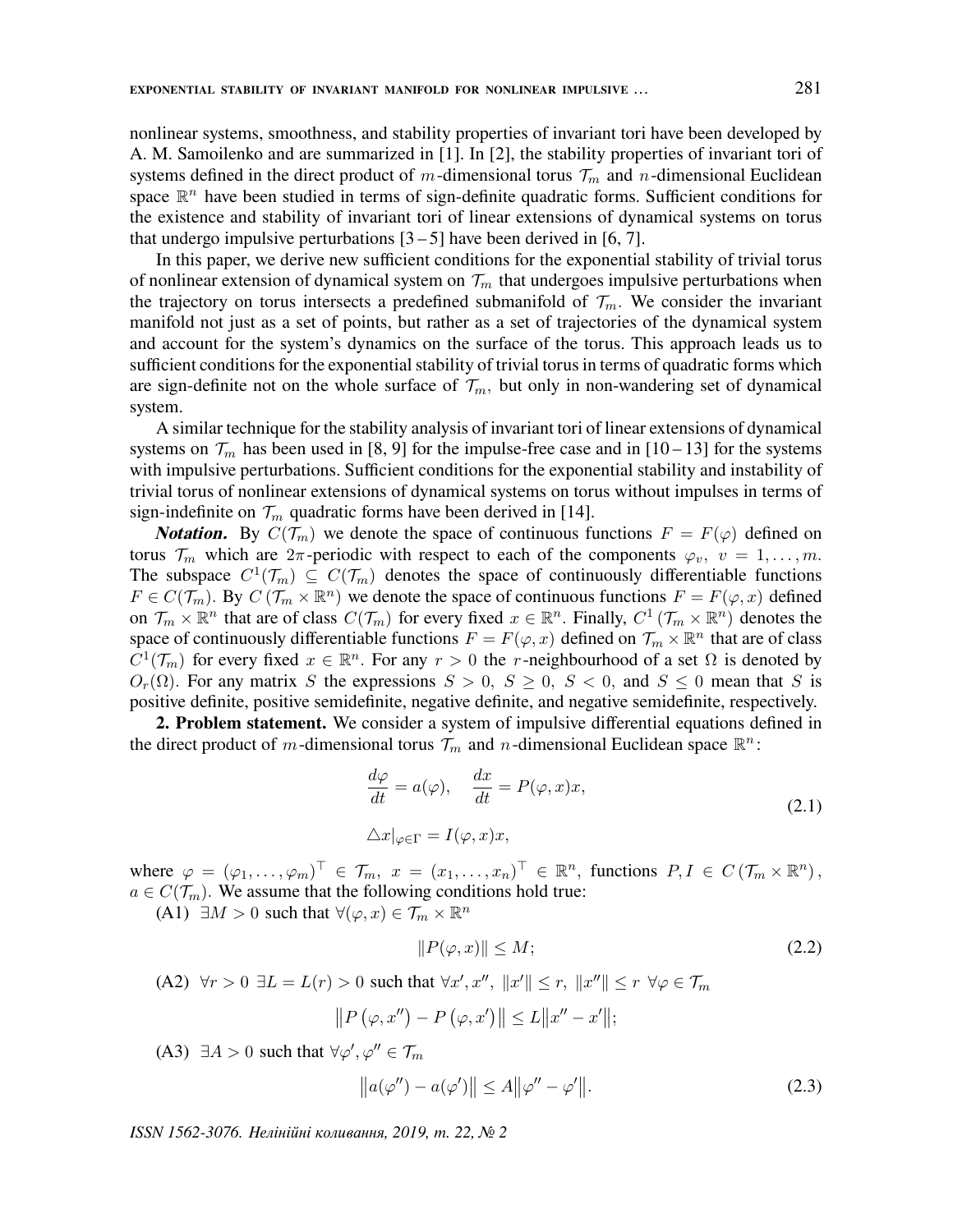Condition (2.3) guarantees that the system

$$
\frac{d\varphi}{dt} = a(\varphi) \tag{2.4}
$$

generates a dynamical system on  $\mathcal{T}_m$ , which we shall denote by  $\varphi_t(\varphi)$ . For any set  $\Omega \subset \mathcal{T}_m$  let  $\varphi_t(\Omega) = \bigcup \varphi_t(\varphi).$  $\varphi$ ∈Ω

The impulsive set  $\Gamma$  is defined by

$$
\Gamma = \{ \varphi \in \mathcal{T}_m \mid \Phi(\varphi) = 0 \},
$$

where  $\Phi \in C(\mathcal{T}_m)$ . We assume that for any  $\varphi \in \mathcal{T}_m$  there exist  $\{t_i(\varphi)\}_{i=1}^{\infty} \subset (0, +\infty)$  which are the roots of the gather  $\Phi(\varphi_t(\varphi)) = 0$ , and

$$
\exists \quad \theta > 0 \quad \forall \varphi \in \mathcal{T}_m \quad \forall i \ge 1 \qquad t_{i+1}(\varphi) - t_i(\varphi) \ge \theta. \tag{2.5}
$$

The latter condition excludes the occurrence of a so-called beating or Zeno phenomenon, which is characterized by infinitely many impulsive jumps over a finite period of time. The Zeno phenomenon leads to the loss of forward completeness of solutions to impulsive system and complicates their asymptotic characterization. An attempt to prolong solutions beyond Zeno time and to study the asymptotic properties of the prolonged solutions can be found in [15, 16].

Under the made assumptions (A1) – (A3) for any initial value  $x^0 \in \mathbb{R}^n$  there exists a unique solution to the Cauchy problem

$$
\frac{dx}{dt} = P(\varphi_t(\varphi), x)x, \quad t \neq t_i(\varphi),
$$
  

$$
\Delta x|_{t=t_i(\varphi)} = I(\varphi_t(\varphi), x)x,
$$
  

$$
x(0) = x^0,
$$

that depends on  $\varphi \in \mathcal{T}_m$  as a parameter. We denote this solution by  $x(t, \varphi, x^0)$ . System (2.1) possesses invariant toroidal manifold  $x = 0$ ,  $\varphi \in \mathcal{T}_m$  which is called trivial.

In this paper, we aim to derive less restrictive compared to [2, 12] sufficient conditions for the exponential stability of trivial invariant torus of system (2.1).

Definition 2.1 [1]. Trivial invariant torus

$$
x=0, \quad \varphi \in \mathcal{T}_m
$$

of the system (2.1) is called exponentially stable if there exist constants  $K > 0$ ,  $\gamma > 0$ , and  $\delta > 0$ such that for all  $\varphi \in \mathcal{T}_m$  and for all  $x^0 \in \mathbb{R}^n$ ,  $||x^0|| \leq \delta$  it holds that

$$
\forall t \ge 0 \quad \|x(t, \varphi, x^0)\| \le K \|x^0\| \, e^{-\gamma t}.\tag{2.6}
$$

In order to derive the main result of the paper we make use of the concept of a non-wandering set of a dynamical system.

**Definition 2.2** [17]. A point  $\varphi \in \mathcal{T}_m$  is called a wandering point of the dynamical system (2.4) if there exist a neighbourhood  $O_r(\varphi)$ ,  $r = r(\varphi) > 0$ , and a moment of time  $T = T(\varphi) > 0$  such that

$$
O_r(\varphi) \cap \varphi_t(O_r(\varphi)) = \varnothing \quad \forall t \geq T.
$$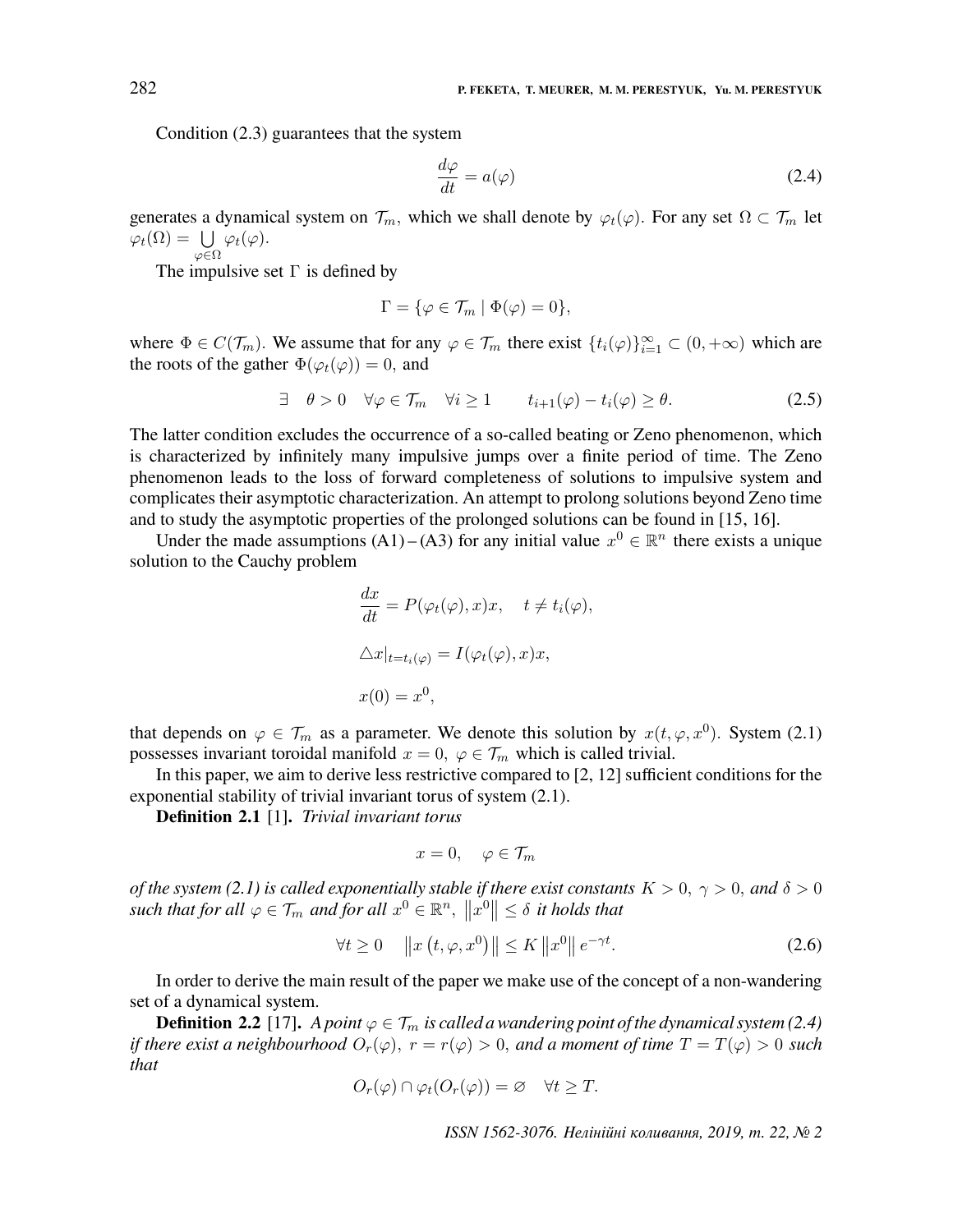Let W be the set of all wandering points of (2.4) and let  $\Omega = \mathcal{T}_m \setminus \mathcal{W}$  be a set of all nonwandering points of dynamical system (2.4). Since  $\mathcal{T}_m$  is a compact set, the set  $\Omega$  is a nonempty, invariant, and compact subset of  $\mathcal{T}_m$  [1]. Additionally, the following lemma holds true.

**Lemma 2.1** [17]. For any  $r > 0$  there exist  $T(r) > 0$  and  $N(r) > 0$  such that for any  $\varphi \notin \Omega$ the corresponding trajectory  $\varphi_t(\varphi)$  spends only a finite time that is bounded by  $T(r)$  outside the r-neighbourhood of the set  $\Omega$  and leaves this set not more than  $N(r)$  times.

Lemma 2.1 suggests that the trajectories of the dynamical system  $\varphi_t(\varphi)$  spend most of their life-time in a vicinity of non-wandering set  $\Omega$ . This observation motivates us to establish the sufficient conditions for the exponential stability of trivial torus by imposing some restrictions on the system dynamics only in a vicinity of  $\Omega$  and not on the whole surface of torus  $\mathcal{T}_m$ .

**3. Main results.** For any  $\varphi \in \mathcal{T}_m$ ,  $x \in \mathbb{R}^n$  let us denote

$$
\hat{S}(\varphi, x) = \frac{\partial S(\varphi, x)}{\partial \varphi} a(\varphi) + \frac{\partial S(\varphi, x)}{\partial x} (P(\varphi, x)x) + S(\varphi, x)P(\varphi, x) + P^{\top}(\varphi, x)S(\varphi, x),
$$

where  $S = S(\varphi, x)$  is a symmetric matrix of class  $C^1(\mathcal{T}_m \times \mathbb{R}^n)$ .

**Theorem 3.1.** Let (A1) – (A3) hold true and there exist a symmetric matrix  $S = S(\varphi, x)$  of class  $C^1$   $(\mathcal{T}_m\times \mathbb{R}^n)$  such that

$$
\forall \varphi \in \Omega \quad S(\varphi, 0) > 0, \quad \hat{S}(\varphi, 0) < 0. \tag{3.1}
$$

If for some  $r > 0$  the dwell-time condition

$$
\frac{1}{\theta} \ln(K\alpha) - \frac{\gamma}{2C} < 0 \tag{3.2}
$$

is fulfilled, where

$$
\alpha = \max_{\varphi \in \Gamma} \|E + I(\varphi, 0)\|,\tag{3.3}
$$

$$
K = \left(\frac{C}{\gamma}\right)^{\frac{N(r)+1}{2}} e^{2\left(M + \frac{\gamma}{2C}\right)T(r)},
$$

and the constants  $C > 0$ ,  $\gamma > 0$  defined by the inequalities

$$
\forall \varphi \in O_r(\Omega) \quad \forall x \in \mathbb{R}^n, \quad \|x\| \le r, \quad S(\varphi, x) - \gamma E \ge 0, \quad \hat{S}(\varphi, x) + \gamma E \le 0,\tag{3.4}
$$

$$
\forall \varphi \in \mathcal{T}_m \quad \forall x \in \mathbb{R}^n, \quad \|x\| \le r, \quad \|S(\varphi, x)\| + \left\|\hat{S}(\varphi, x)\right\| \le C,\tag{3.5}
$$

for  $N > 0$ ,  $T > 0$  from Lemma 2.1, then the trivial torus  $x = 0$ ,  $\varphi \in \mathcal{T}_m$  of system (2.1) is exponentially stable.

**Proof.** Let us fix  $r > 0$ ,  $\gamma = \gamma(r)$ , and  $C = C(r) > 0$  such that (3.4) and (3.5) hold. Note that due to (3.1) and continuous dependence of the polynomial's roots on its coefficients [18], there exists  $r_S > 0$  such that (3.4) holds for  $r \in [0, r_S]$  and some  $\gamma = \gamma(r) > 0$ .

The proof of the theorem is divided into two parts. In the first part, we study the evolution of solutions to (2.1) in the vicinity of invariant manifold under the assumption that no impulsive perturbations occur. In the second part, we investigate the influence of impulsive jumps on the solutions to  $(2.1)$ .

We start considering system  $(2.1)$  under the assumption that no impulses occur. Following the arguments of [14], let us distinguish three qualitatively different types of behaviour of trajectories of the dynamical system  $\dot{\varphi} = a(\varphi)$ :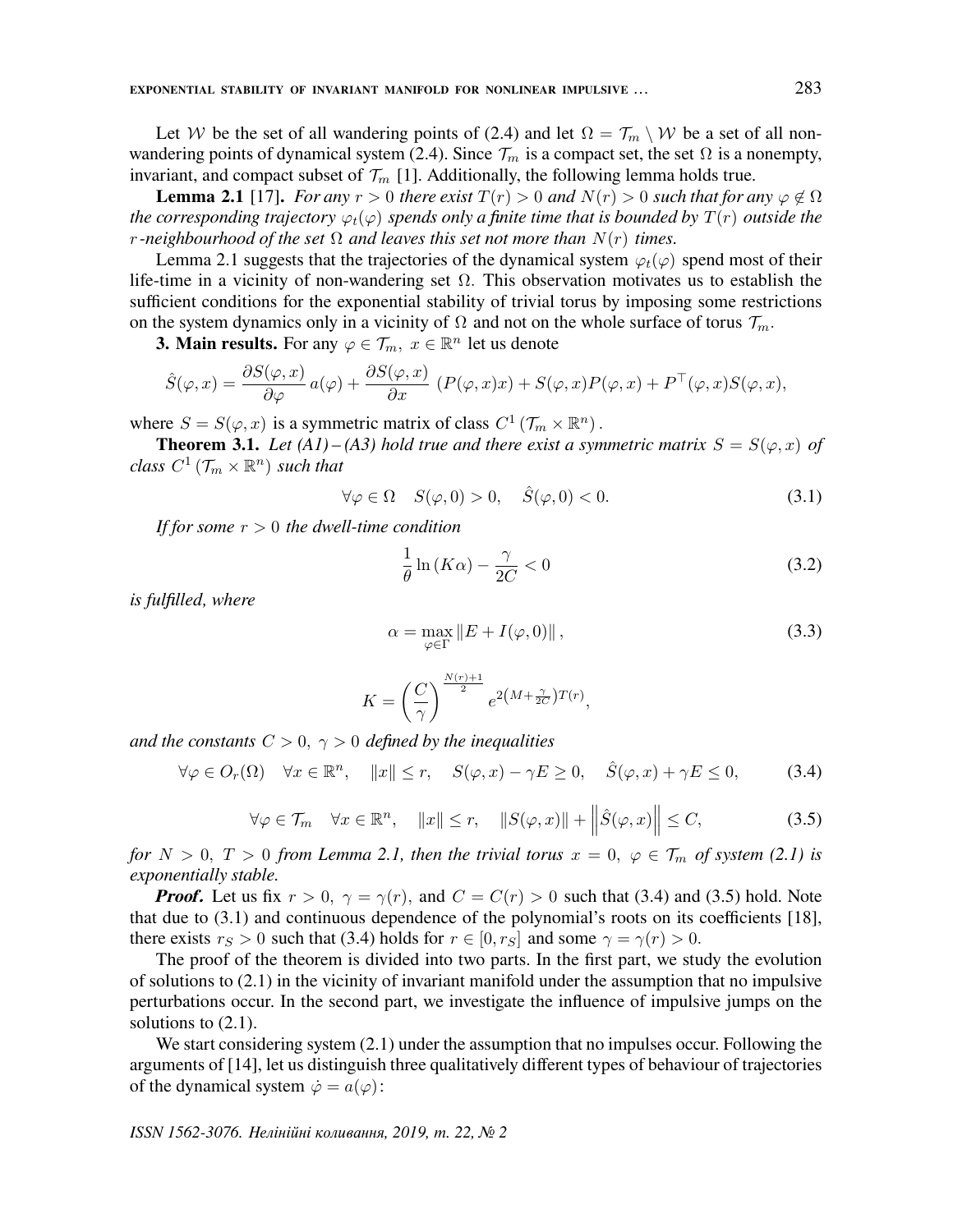(A) a trajectory starts within the r-neighbourhood of the non-wandering set  $\Omega$  and remains there for all times;

(B) a trajectory starts within the r-neighbourhood of  $\Omega$ , but leaves it within a finite time;

(C) a trajectory starts outside the r-neighbourhood of  $\Omega$ .

Case A. Let

$$
\varphi \in O_r(\Omega)
$$
 and  $\forall s \ge 0$   $\varphi_s(\varphi) \in O_r(\Omega)$ .

Then, there exists  $T \in (0, +\infty]$  such that for the solution  $x(t) = x(t, \varphi, x^0)$  to (2) with  $||x^0|| < r$ the estimate  $||x(t)|| < r$  holds for  $t \in [0, T)$ . Hence, denoting by

$$
V(\varphi, x) = (S(\varphi, x)x, x),
$$

from  $(3.4)$ ,  $(3.5)$  we obtain the following estimates:

$$
\gamma ||x(t)||^2 \le V(\varphi_t(\varphi), x(t)) \le C ||x(t)||^2,
$$
  

$$
\frac{d}{d} \mathcal{L}(\varphi_t(\varphi), \varphi_t(\varphi)) \le C ||x(t)||^2.
$$

$$
\frac{d}{dt}V(\varphi_t(\varphi), x(t)) \leq -\gamma ||x(t)||^2,
$$

hold for  $t \in [0, T)$ . From the latter inequalities we get that

$$
V(\varphi_t(\varphi), x(t)) \le V(\varphi, x^0) e^{-\frac{\gamma}{C}t}.
$$
  
Hence, there exist constants  $K_1 = \left(\frac{C}{\gamma}\right)^{\frac{1}{2}} \ge 1$  and  $\gamma_1 = \frac{\gamma}{2C} > 0$  such that  $\forall t \in [0, T)$   

$$
||x(t)|| \le K_1 ||x^0|| e^{-\gamma_1 t}.
$$
 (3.6)

For  $||x^0|| < \frac{r}{K}$ we obtain that  $T = +\infty$  and the inequality (3.6) holds for all  $t \ge 0$ .

*Case B.* Now, let  $\varphi \in O_r(\Omega)$ , but there exists  $t_1 > 0$  such that

$$
\forall t \in [0, t_1) \quad \varphi_t(\varphi) \in O_r(\Omega), \quad \varphi_{t_1}(\varphi) \notin O_r(\Omega).
$$

From Lemma 2.1, for any  $r > 0$  there exist uniform w.r.t.  $\varphi$  upper bounds  $T(r)$  and  $N(r)$  for the total time  $T(\varphi, r)$  spent by the trajectory  $\varphi_t(\varphi)$  outside the set  $O_r(\Omega)$  and for the number of times  $N(\varphi, r)$  the trajectory leaves  $O_r(\Omega)$ . Associating the time periods  $t_i(\varphi, t)$  and  $\tau_i(\varphi, t)$ , which denotes the time spent by the trajectory  $\varphi_t(\varphi)$  in the set  $O_r(\Omega)$  and outside  $O_r(\Omega)$ , with every index  $i \in \{1, \ldots, N(\varphi, r)\}\$  we obtain the sequences

$$
\{\tau_i(\varphi,r)\}_{i=1}^{N(\varphi,r)}, \qquad \{t_i(\varphi,r)\}_{i=1}^{N(\varphi,r)}, \qquad N(\varphi,r) \le N(r),
$$

$$
\sum_{i=1}^{N(\varphi,r)} \tau_i(\varphi,r) =: T(\varphi,r) \le T(r)
$$

such that

$$
\varphi_t(\varphi)\in O_r(\Omega),
$$

$$
\forall t \in (0, t_1) \cup \bigcup_{k=1}^{N(\varphi, r)-1} \left( \sum_{i=1}^k (\tau_i + t_i), \sum_{i=1}^k (\tau_i + t_i) + t_{k+1} \right) \cup \left( \sum_{i=1}^{N(\varphi, r)} (\tau_i + t_i), +\infty \right). \tag{3.7}
$$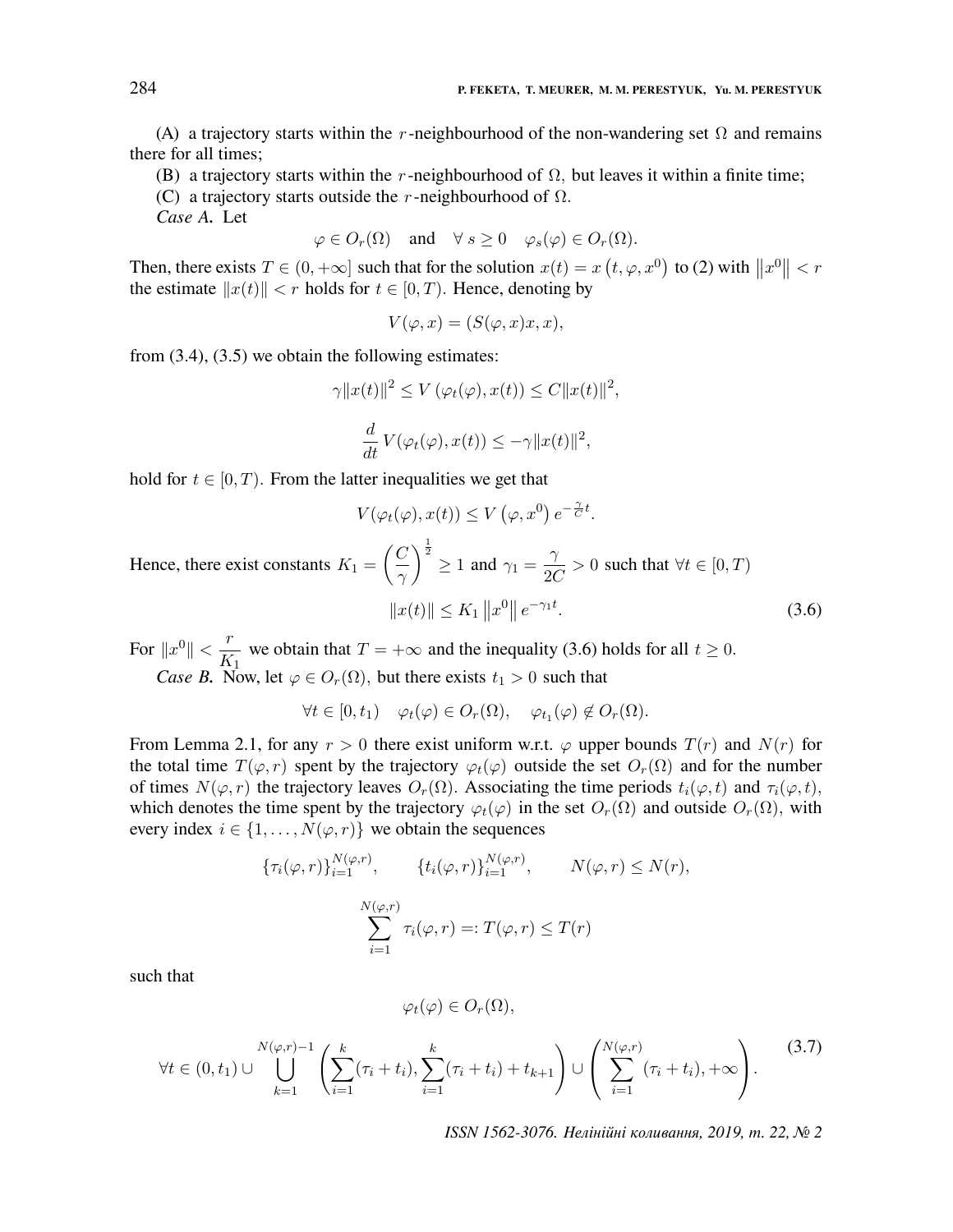Then, from (A), for  $t \in [0, t_1]$ 

$$
||x(t)|| \le K_1 ||x^0|| e^{-\gamma_1 t} < r
$$
 if  $||x^0|| < \frac{r}{K_1}$ .

For  $t \in [t_1, t_1 + \tau_1]$ , from (2.2) and Wazewski inequality [19],

$$
||x(t)|| \le ||x(t_1)||e^{M(t-t_1)} \le K_1 ||x^0|| e^{(\gamma_1+M)\tau_1}e^{-\gamma_1 t} < r \quad \text{if} \quad ||x^0|| < \frac{r}{K_1 e^{(\gamma_1+M)\tau_1}}.
$$

For  $t \in [t_1 + \tau_1, t_1 + \tau_1 + t_2],$ 

$$
||x(t)|| \le K_1^2 ||x^0|| e^{(\gamma_1 + M)\tau_1} e^{-\gamma_1 t} < r
$$
 if  $||x^0|| < \frac{r}{K_1^2 e^{(\gamma_1 + M)\tau_1}}$ .

Continuing this process, due to (3.7), we finally conclude that

$$
\forall t \ge 0 \quad ||x(t)|| \le K_2 ||x^0|| e^{-\gamma_1 t}
$$

for

$$
K_2 := K_1^{N(r)} e^{(\gamma + M)T(r)}, \qquad \delta_2 := \frac{r}{K_1^{N(r)} e^{(\gamma + M)T(r)}}, \quad ||x^0|| < \delta_2.
$$

*Case C.* Now, let us consider the case of  $\varphi \notin O_r(\Omega)$ . In this case,

 $\exists \tau_0 \in (0, T(r)), \quad \varphi_{\tau_0}(\varphi) \in O_r(\Omega)$ 

and

$$
\forall t \in [0, \tau_0], \quad \|x(t)\| \le K_1 \|x^0\| \, e^{(M+\gamma_1)T(r)} e^{-\gamma_1 t}.
$$

Then, from (B), for

$$
K_3 = K_1^{N(r)+1} e^{2(\gamma+M)T(r)}, \qquad \delta_3 = \frac{r}{K_1^{N(r)+1} e^{2(\gamma+M)T(r)}}
$$

we obtain the required estimate (2.6).

Summarizing the first phase of the proof, we have proven that in the case of absence of impulses, for some  $r > 0$  there exist

$$
K = K(r) = \max\{K_1(r), K_2(r), K_3(r)\} \ge 1
$$
 and  $\delta = \frac{r}{K(r)} > 0$ 

such that the solutions to (2) with  $||x^0|| \le \delta$  satisfy

$$
\forall t \ge 0 \quad \|x(t, \varphi, x^0)\| \le K \|x^0\| \, e^{-\frac{\gamma}{2C}t}.\tag{3.8}
$$

Now, let us study the impact of the impulsive jumps on solutions to (2). Without loss of generality, we assume that  $\alpha > 1$  (i.e., impulsive jumps play destabilizing role in the system dynamics). Let us fix sufficiently small  $r > 0$  such that condition (3.2) holds and for some positive  $\mu > 0$ 

$$
\frac{1}{\theta} \ln(K\alpha(r)) - \frac{\gamma}{2C} \le -\mu,\tag{3.9}
$$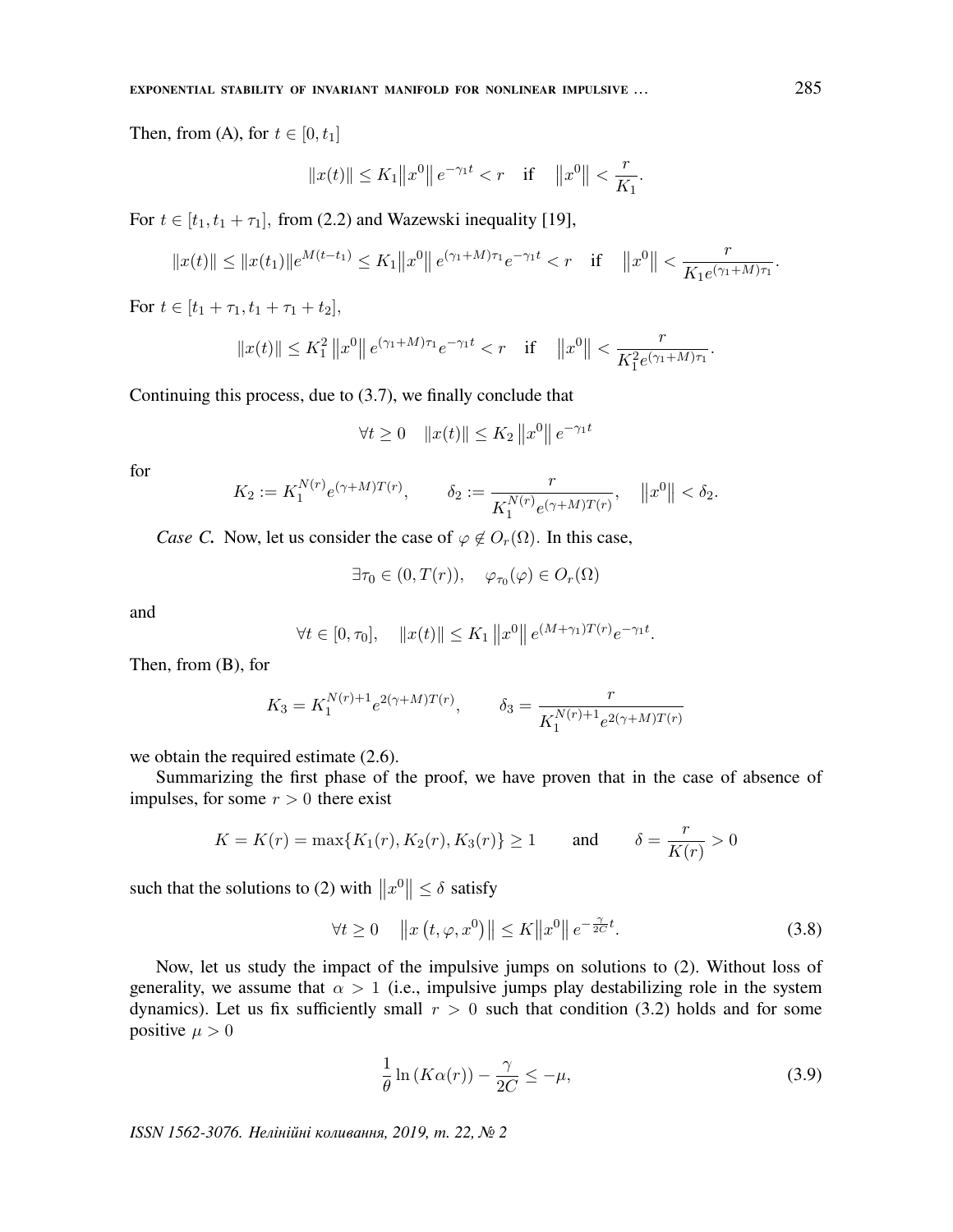where

$$
\alpha(r) = \max_{\varphi \in \Gamma, \|x\| \le r} \|E + I(\varphi, x)\|.
$$
 (3.10)

The existence of positive  $\mu$  follows from (3.3) and continuity property of the map  $I(\varphi, \cdot)$  for every fixed  $\varphi \in \Gamma$ .

We pick arbitrary  $x^0 \in \mathbb{R}^n$  with  $||x^0|| \leq \frac{r}{\alpha(r)}$  $\frac{1}{\alpha(r)K^2}$ ,  $\varphi \in \mathcal{T}_m$  and estimate the norm of solution  $x(t, \varphi, x^0)$  using (3.8) and (3.10):

$$
\forall t \in [0, t_1(\varphi)], \quad ||x(t, \varphi, x^0)|| \le K \frac{r}{\alpha K^2} e^{-\frac{\gamma}{2C}t} \le \frac{r}{\alpha(r)K} \le \frac{r}{K},
$$
  

$$
||x(t_1(\varphi) + 0, \varphi, x^0)|| \le \alpha(r) \frac{r}{\alpha(r)K} e^{-\frac{\gamma}{2C}t_1(\varphi)} \le \frac{r}{K}.
$$
 (3.11)

Since  $||x(t_1(\varphi) + 0, \varphi, x^0)|| \leq \frac{r}{K}$  $\frac{K}{K}$  we may use inequality (3.8) to estimate the norm of solution in the interval  $t \in [t_1(\varphi), t_2(\varphi)]$ . Analogously to (3.11) we get

$$
\forall t \in [t_1(\varphi), t_2(\varphi)] \quad ||x(t, x^0, \varphi)|| \le K ||x(t_1(\varphi) + 0, \varphi, x^0)|| e^{-\frac{\gamma}{2C}(t - t_1(\varphi))} \le
$$
  

$$
\le K\alpha(r) ||x(t_1(\varphi), \varphi, x^0)|| e^{-\frac{\gamma}{2C}(t - t_1(\varphi))} \le
$$
  

$$
\le K^2\alpha(r) ||x^0|| e^{-\frac{\gamma}{2C}t_1(\varphi)} e^{-\frac{\gamma}{2C}(t - t_1(\varphi))} \le
$$
  

$$
\le K^2\alpha(r) ||x^0|| e^{-\frac{\gamma}{2C}t} \le r e^{-\frac{\gamma}{2C}t}.
$$

From (3.9), (3.10) we derive the estimate for the solution's norm after the impulsive jump:

$$
||x(t_2(\varphi) + 0, \varphi, x^0)|| \le \alpha(r)re^{-\frac{\gamma}{2C}t_2(\varphi)} \le \alpha(r)re^{-\frac{\gamma}{2C}\theta}
$$
  
= 
$$
\frac{r}{K}e^{\left(\frac{1}{\theta}\ln(\alpha(r)K) - \frac{\gamma}{2C}\right)\theta} \le \frac{r}{K}e^{-\mu\theta} \le \frac{r}{K}.
$$

Since  $||x(t_2(\varphi) + 0, \varphi, x^0)|| \leq \frac{r}{K}$  $\overline{K}$ , we can estimate the norm of the solution in the interval  $[t_2(\varphi), t_3(\varphi)]$ . From (3.8), (3.9), (3.10) we get that  $\forall t \in [t_2(\varphi), t_3(\varphi)]$ 

$$
||x(t, \varphi, x^{0})|| \leq K ||x(t_{2}(\varphi) + 0, \varphi, x^{0})|| e^{-\frac{\gamma}{2C}(t - t_{2}(\varphi))} \leq
$$
  
\n
$$
\leq K\alpha(r) ||x(t_{2}(\varphi), \varphi, x^{0})|| e^{-\frac{\gamma}{2C}(t - t_{2}(\varphi))} \leq
$$
  
\n
$$
\leq K^{2}\alpha(r) ||x(t_{1}(\varphi) + 0, \varphi, x^{0})|| e^{-\frac{\gamma}{2C}(t_{2}(\varphi) - t_{1}(\varphi))} e^{-\frac{\gamma}{2C}(t - t_{2}(\varphi))} \leq
$$
  
\n
$$
\leq K^{2}\alpha^{2}(r) ||x(t_{1}(\varphi), \varphi, x^{0})|| e^{-\frac{\gamma}{2C}(t - t_{1}(\varphi))} \leq
$$
  
\n
$$
\leq K^{3}\alpha^{2}(r) ||x^{0}|| e^{-\frac{\gamma}{2C}t_{1}(\varphi)} e^{-\frac{\gamma}{2C}(t - t_{1}(\varphi))} \leq
$$
  
\n
$$
\leq K^{3}\alpha^{2}(r) ||x^{0}|| e^{-\frac{\gamma}{2C}t} = K^{2}\alpha(r) ||x^{0}|| e^{\frac{1}{\theta} \ln(\alpha(r)K)\theta} e^{-\frac{\gamma}{2C}t} \leq
$$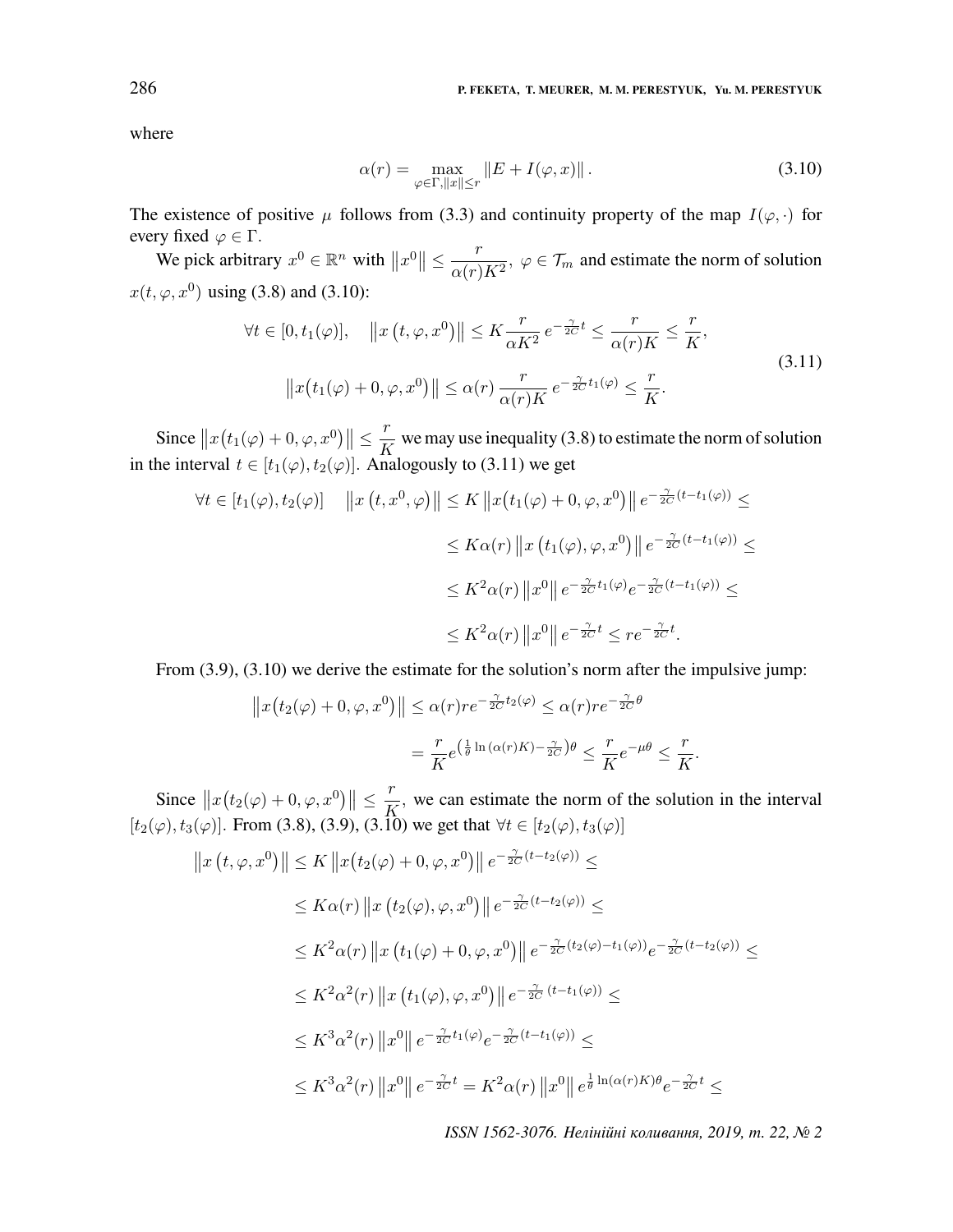EXPONENTIAL STABILITY OF INVARIANT MANIFOLD FOR NONLINEAR IMPULSIVE . . . 287

$$
\leq K^2 \alpha(r) \|x^0\| e^{\left(\frac{1}{\theta} \ln(\alpha(r)K) - \frac{\gamma}{2C}\right)t} \leq
$$
  

$$
\leq K^2 \alpha(r) \|x^0\| e^{-\mu t}.
$$

Continuing this process, after the  $n$ -th impulse we obtain

$$
||x(t_n(\varphi) + 0, \varphi, x^0)|| \le \frac{r}{K} e^{-(n-1)\mu\theta} \le \frac{r}{K},
$$
  

$$
\forall t \in [t_n(\varphi), t_{n+1}(\varphi)] \quad ||x(t, \varphi, x^0)|| \le K^2 \alpha(r) ||x^0|| e^{-\mu t}
$$

that imply the desired exponential stability of trivial torus  $x = 0, \varphi \in \mathcal{T}_m$ .

This completes the proof.

Theorem 3.1 requires the knowledge of the constants  $N$ ,  $T$  from Lemma 2.1 in order to check the dwell-time condition (3.2) and conclude exponential stability of the trivial torus. If the non-wandering set  $\Omega$  and impulsive set  $\Gamma$  do not intersect, the following theorem, which does not require the fulfillment of the condition (3.2), holds true.

**Theorem 3.2.** Let (A1) – (A3) hold and there exist a symmetric matrix  $S = S(\varphi, x)$  of class  $C^1$  ( $\mathcal{T}_m \times \mathbb{R}^n$ ) such that

$$
\forall \varphi \in \Omega \quad S(\varphi, 0) > 0, \quad \hat{S}(\varphi, 0) < 0.
$$

If

$$
\Omega \cap \Gamma = \varnothing \tag{3.12}
$$

and for some  $\theta > 0$  the condition (2.5) holds true, then the trivial torus  $x = 0, \varphi \in \mathcal{T}_m$  of system  $(2.1)$  is exponentially stable.

**Proof.** The proof is based on the parts  $(A)$ ,  $(B)$ , and  $(C)$  from the proof of Theorem 3.1. From  $(3.12)$  it follows that there exists  $r > 0$  such that trajectories that start in the r-neighbourhood of  $\Omega$  and remain there for all times (case (A) from the proof of Theorem 3.1) do not undergo impulsive jumps. Then, there exist constants  $K_1 \geq 1$  and  $\gamma > 0$  such that  $\forall t \geq 0$ 

$$
||x(t)|| \le K_1 ||x^0|| e^{-\gamma_1 t}
$$

for  $||x^0|| < \frac{r}{K}$  $\frac{1}{K_1}$ .

Since every trajectory  $\varphi_t(\varphi)$  resides outside the  $O_r(\Omega)$  only for a finite time  $T(r)$ , the condition (2.5) implies that the system may undergo only a finite number of impulses  $N_{\text{max}} \leq$  $\leq \frac{T(r)}{a}$  $\frac{\partial^2}{\partial \theta}$ . Then, from (B) and (C) we derive the estimate (3.8) with

$$
K = K(r) = \alpha(r)^{\frac{T(r)}{\theta}} \max \{ K_1(r), K_2(r), K_3(r) \}.
$$

This completes the proof.

#### References

1. Samoilenko A. M. Elements of the mathematical theory of multi-frequency oscillations // Dordrecht etc.: Kluwer Acad. Publ. – 1991. – xvi + 313.